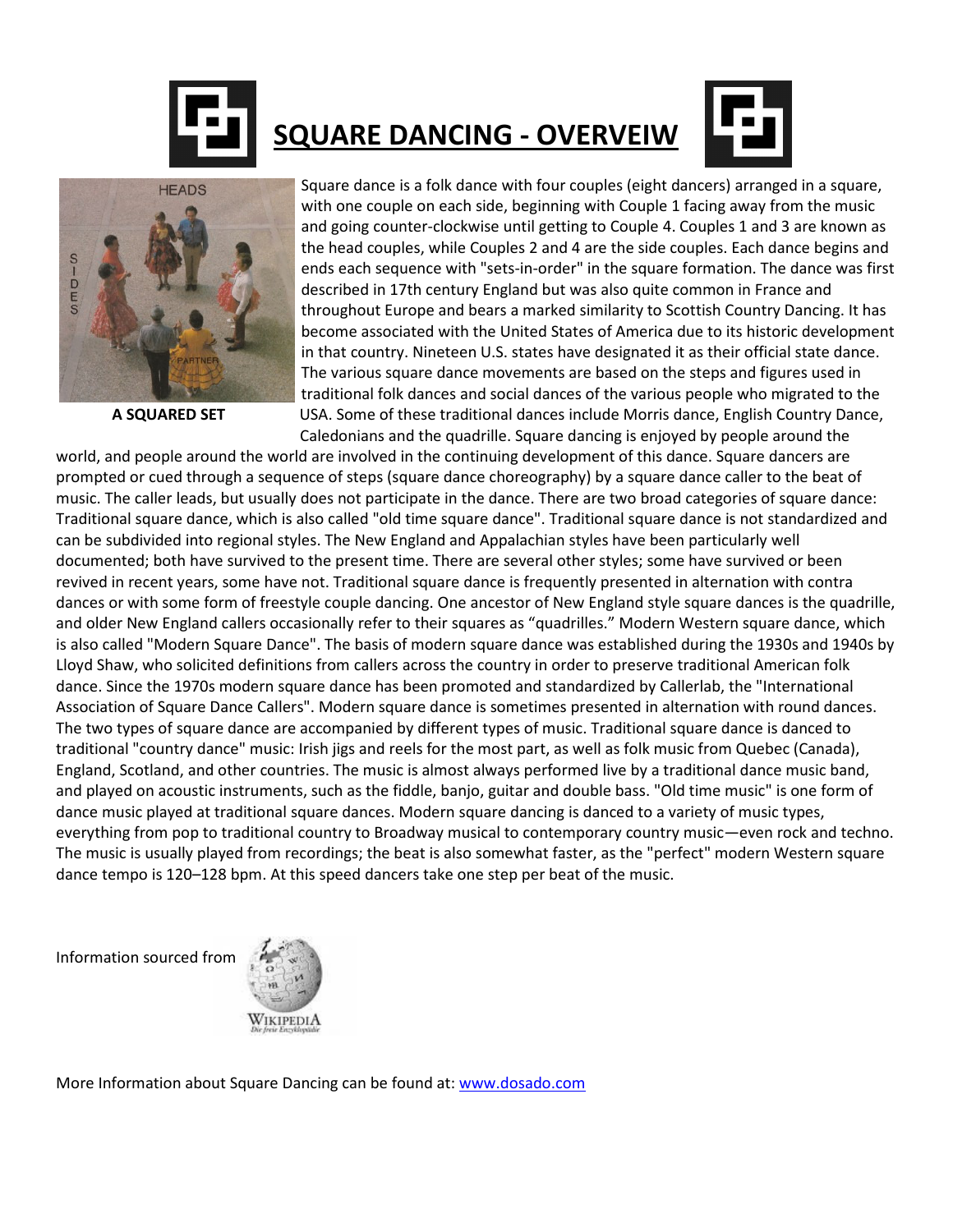## Before You Start

To use this recording you will require a squared set. A squared set requires 4 couples as pictured in the Square Dancing - Overview. You may have more males than females or vice versa. To form couples any 2 people male or female can dance either position, this is done often in Square Dancing.

### List of movements used on the CD

Circle - Left & Right Forward and Back Dosado Swing Promenade Allemande Left Right and Left Grand Star – Right Hand / Left Hand Courtesy Turn Ladies Chain – Two Ladies, Four Ladies

### Recording Track List

1. Teaching - Circle Left & Right, Forward and Back, Dosado, Swing, Promenade. (8.40)

2. Dance – Lucky Me (3.58)

3. Dance – Blowing in the Wind (3.56)

4. Teaching - Allemande Left, Right and Left Grand. (4.38)

5. Dance - Taking it Easy (3.48)

6. Dance - Billy Does Your Bulldog Bite (3.45)

7. Teaching - Courtesy Turn, Ladies Chain. (5.01)

8. Dance - Morning Sky (3.48)

9. Dance – The Letter (3.45)

10. Teaching - Right and Left Hand Star. (3.55)

- 11. Dance Do Re Me (3.49)
- 12. Dance Coming Round the Mountain (3.48)
- 13. Dance Hoedown with the Lot (3.55)

#### BONUS TRACKS

(The Following Movements are not in the Definitions) 14. Teaching – Just for Fun (5.05) 15. Dance – Yellow Submarine (3.53) 16. Dance – Been There Done That (3.50)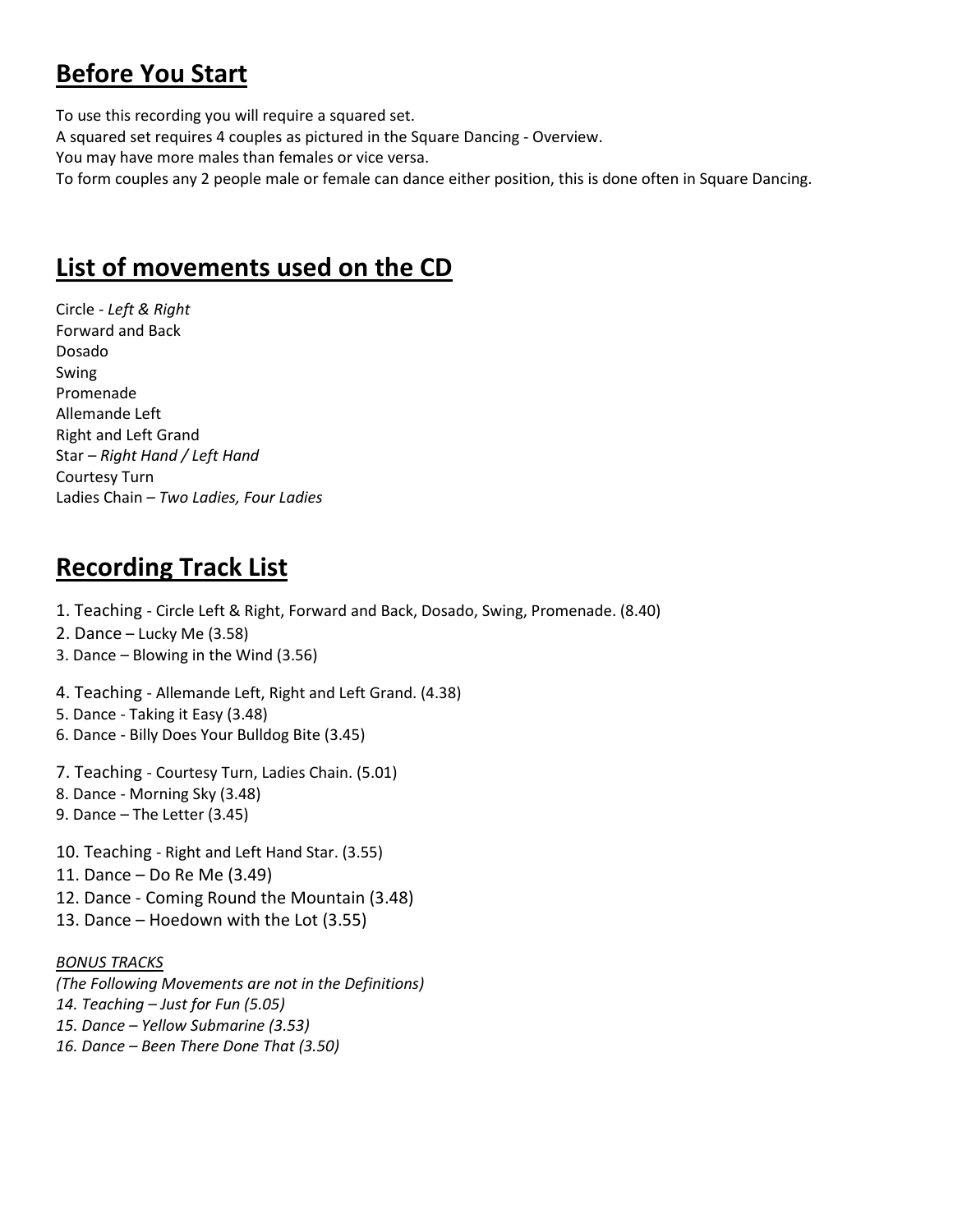### Movement Definitions

#### Circle Left / Circle Right

Dancers join hands with adjacent dancers to form a circle and move the circle in the indicated direction or to the left if no direction was given. The amount to circle may be a specified distance (e.g., Circle Left 1/2 Way) or until the next command is given (e.g., Circle Left ... Circle Right).

#### Forward & Back

Dancers join hands with those next to them, walk forward 3 steps, pause, walk backwards 3 steps, and pause.

#### Dosado

Walking a smooth circular path, dancers walk forward, passing right shoulders, slide sideways to the right, walk backwards, passing left shoulders, and slide slightly to the left to return to their starting position.

#### Swing

Dancers step forward and slightly to their left, use a ballroom hold, and rotate clockwise as a unit for four or more beats of music. As dancers end the swing, the woman continues turning to her right (unrolling along the man's right arm) until she is facing the same direction as the man.

#### Promenade

Each couple, as a unit, walks forward around the circle the designated amount or as otherwise directed. On the command "Promenade Home" the couples promenade to the man's home position. If certain couples are named, they promenade around the outside of the set, unless instructed otherwise. At the end of the promenade each couple turns, as a unit, to face the center of the set.

#### Allemande Left

Dancers holding left arms or facing dancers Arm Turn by the left at least 180 degrees until the men are facing promenade direction and the women are facing wrong way promenade direction. Step Thru.

#### Right & Left Grand

If necessary, men turn up to 90 degrees to face promenade direction and women turn up to 90 degrees to face reverse promenade direction. Dancers blend into a circular formation as they Right Pull By, Left Pull By, Right Pull By, and Left Pull By.

#### Left Hand Star / Right Hand Star

The designated dancers form a star by stepping forward if necessary and placing the appropriate hand in the center of the formation. Forming the star may require a dancer too individually turn in place up to 3/8 of a turn. Dancers turn the star by walking forward in a circle around the center of the star. The distance traveled may be specified in fractions of a star full around, or until some condition is met. (e.g., Men Left Hand Star in the Centre, Swing Your Partner).

#### Courtesy Turn

The man (left hand dancer) takes the lady's (right hand dancer) left hand (palm down) in his left (palm up) and places his right hand in the small of the lady's back. Working as a unit, the couple turns around with the left hand dancer backing up and right hand dancer walking forward. Unless otherwise specified, the couple faces the center of the set or the center of the formation in which it is working.

STYLING HINT: Men, the extended left hand serves as a direction indicator and the man uses his left hand to lead, not pull. Place the right hand in the small of the lady's back.

#### Ladies Chain

Two Ladies: The ladies step forward, extend right hands to each other and pull by. Each man steps forward and to the right, turning left to face the same direction as the lady beside him. The lady extends a left hand to the man for a courtesy turn. Couples end facing each other.

Four Ladies: Similar to two ladies chain except that all four ladies step to the center and form a right hand star. They turn the star halfway around to their opposite men. All courtesy turn to face the center of the set.

STYLING HINT: Men turn right shoulder slightly toward the center of the square to begin the courtesy turn portion of the call, step back with the left foot. Ladies use handshake pull by for two ladies chain. In a Four ladies chain, ladies use the hands palm down same as in a right hand star. It is important that the man clears a path for receiving the lady after the chain by moving slightly to the right and starting the courtesy turn motion before the lady arrives.